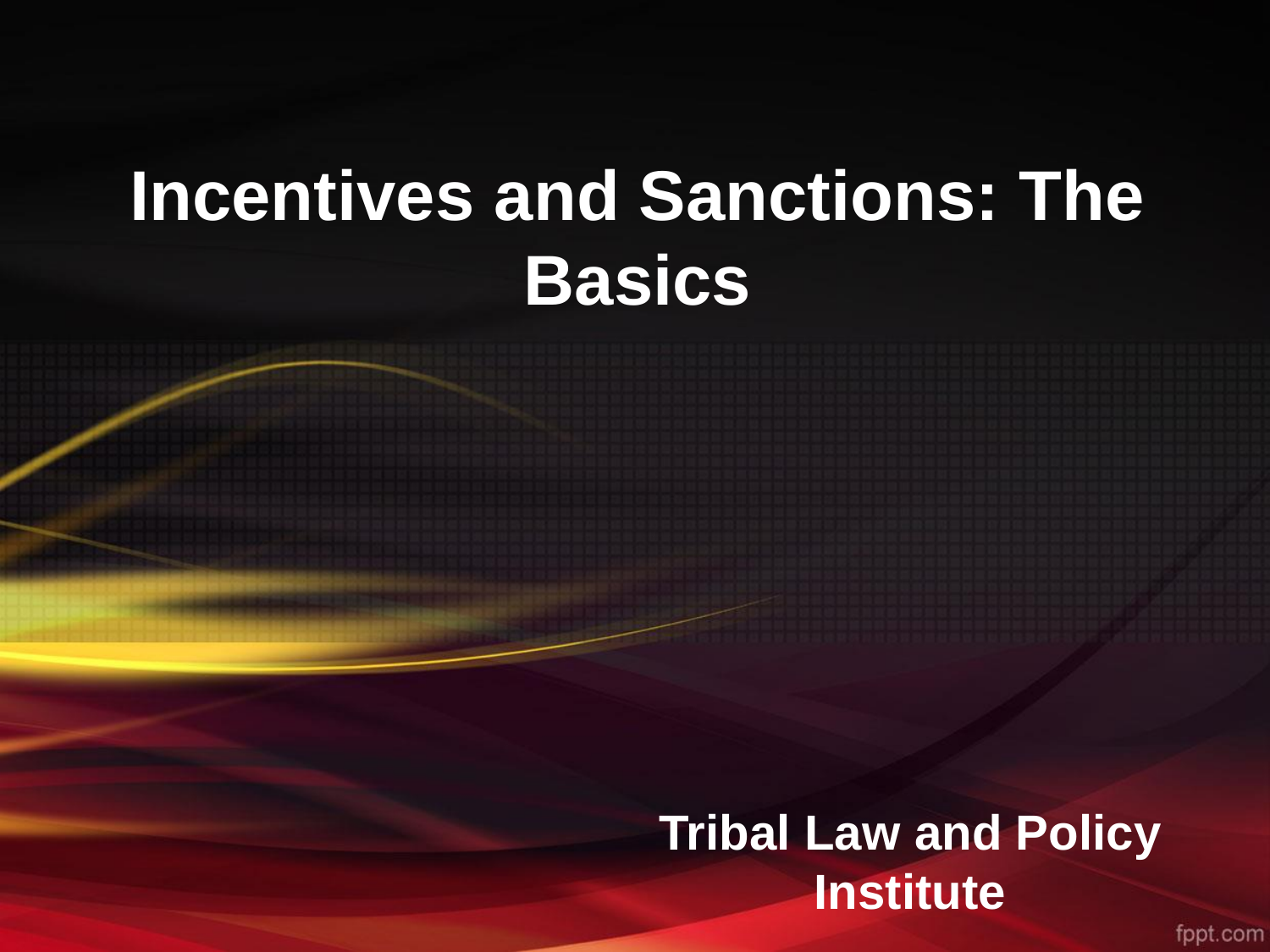## 4 Basic Techniques Give/Take a Sanction Give/Take a Reward

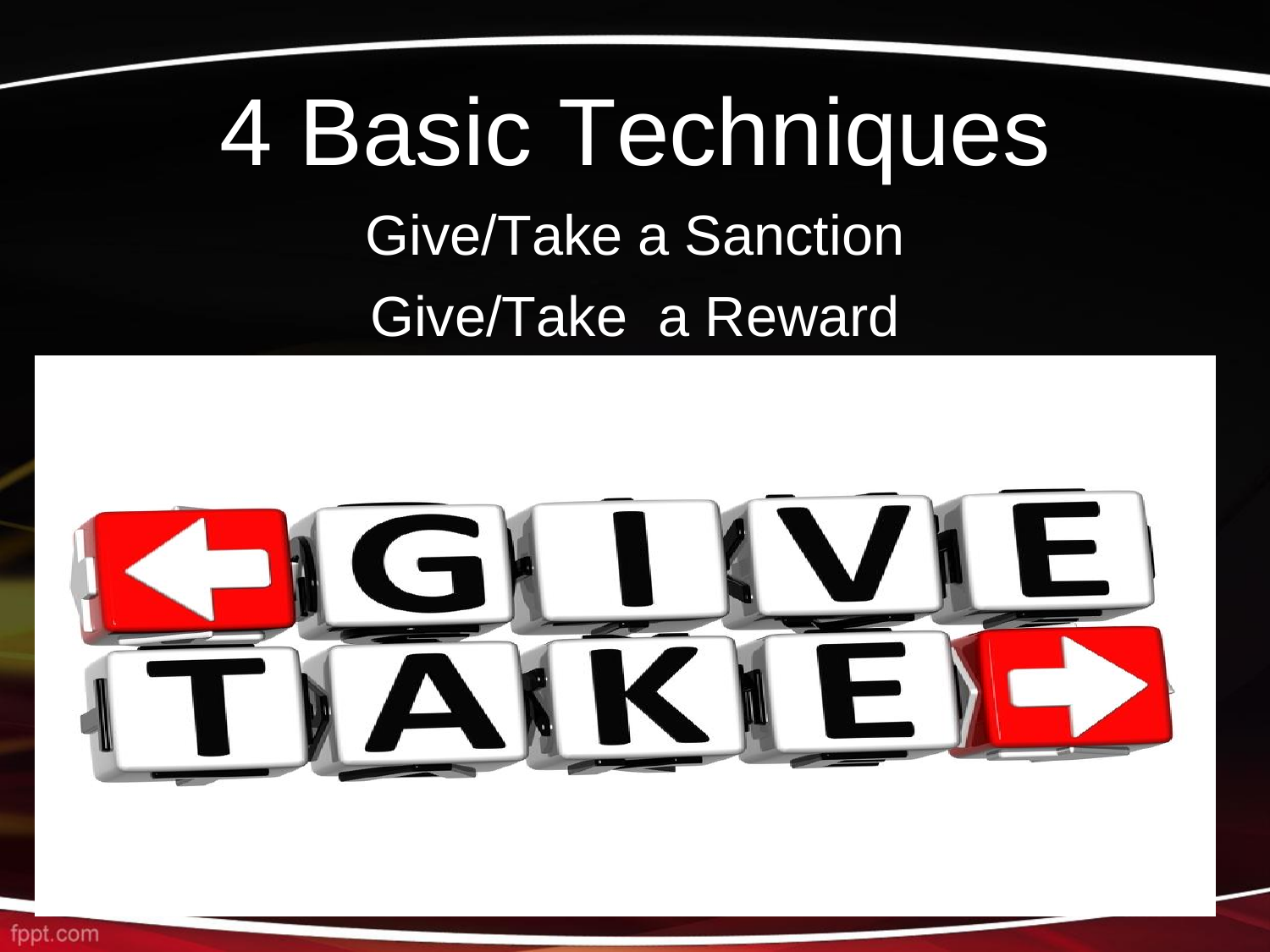#### You need both a Carrot and a Stick with Drug Clients



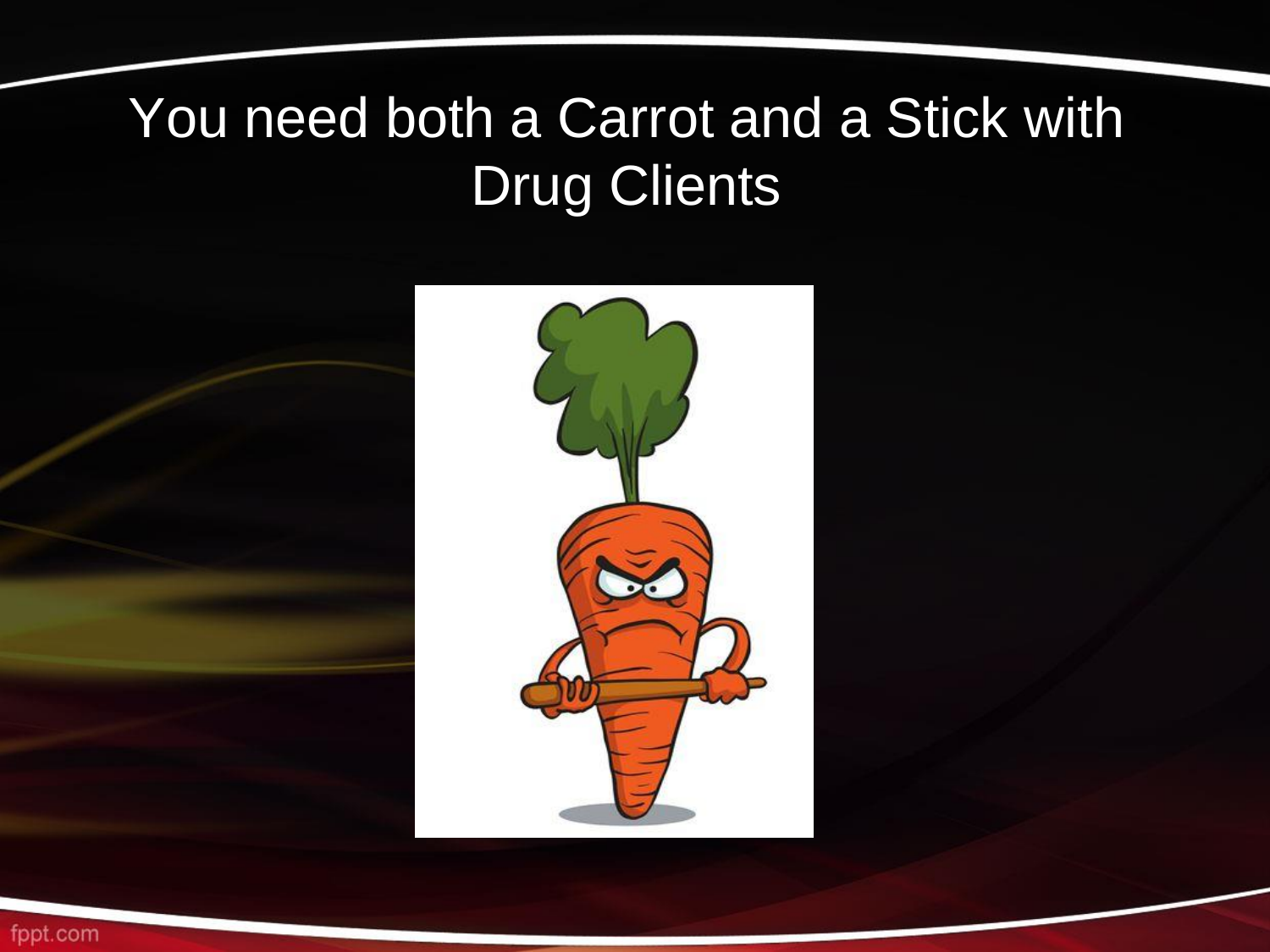# OPPOSITIONAL DEFIANT

**Oppositional Defiant Disorder**

Diagnostic Criteria 313.81 (F91.3)

**A. A pattern of angry/irritable mood, argumentative/defiant behavior, or vindictiveness lasting**

**at least 6 months as evidenced by at least four symptoms from any of the following categories,**

**and exhibited during interaction with at least one individual who is not a sibling. Angry/Irritable Mood**

**1. Often loses temper.**

**2. Is often touchy or easily annoyed.**

**3. Is often angry and resentful.**

**Argumentative/Defiant Behavior**

**4. Often argues with authority figures or, for children and adolescents, with adults.**

**5. Often actively defies or refuses to comply with requests from authority figures or with rules.**

**6. Often deliberately annoys others.**

**7. Often blames others for his or her mistakes or misbehavior.**

**Vindictiveness**

**8. Has been spiteful or vindictive at least twice within the past 6 months.**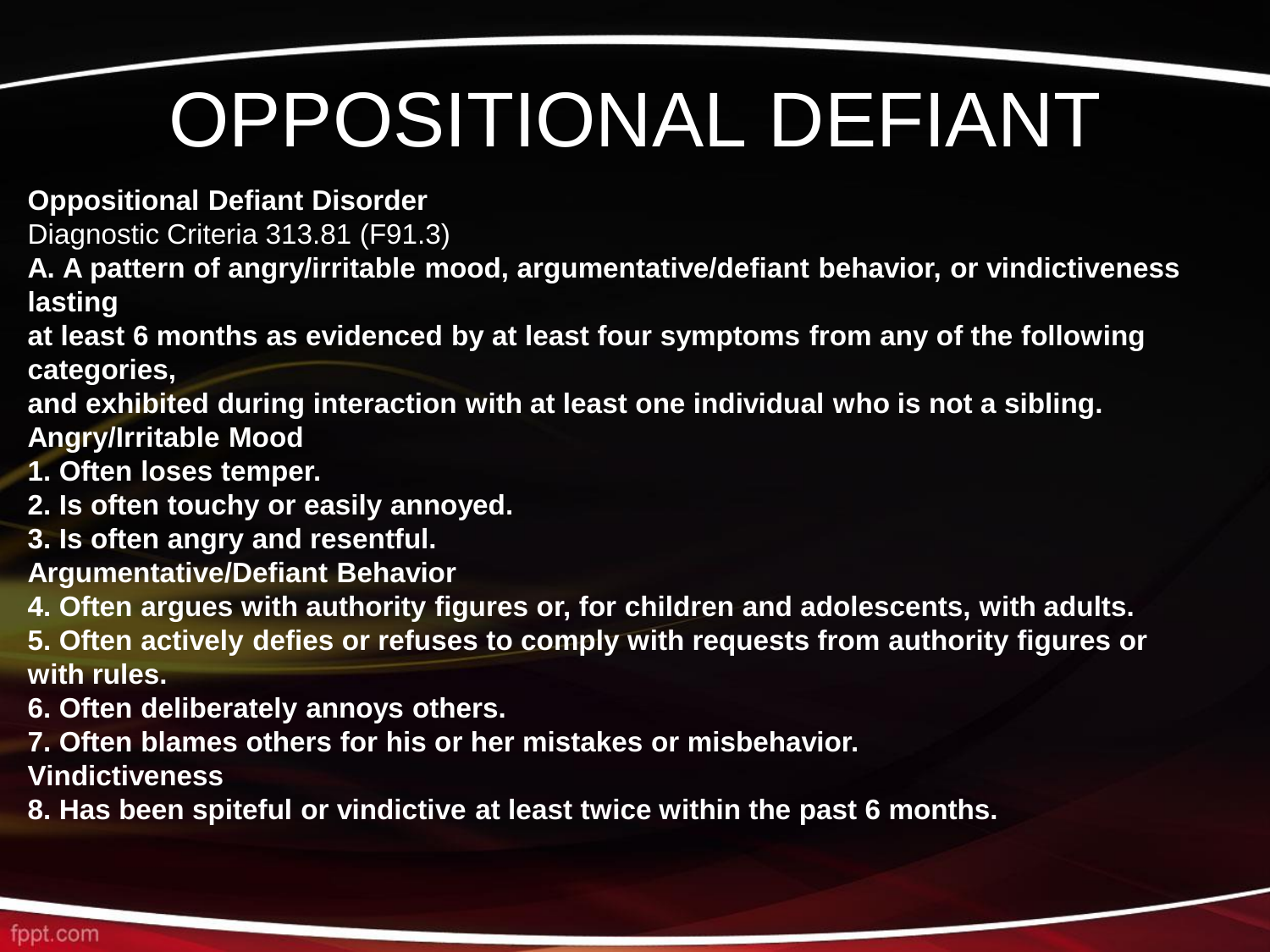### STABILZATION



When clients first come into court, expectations of behavior should be basic and simple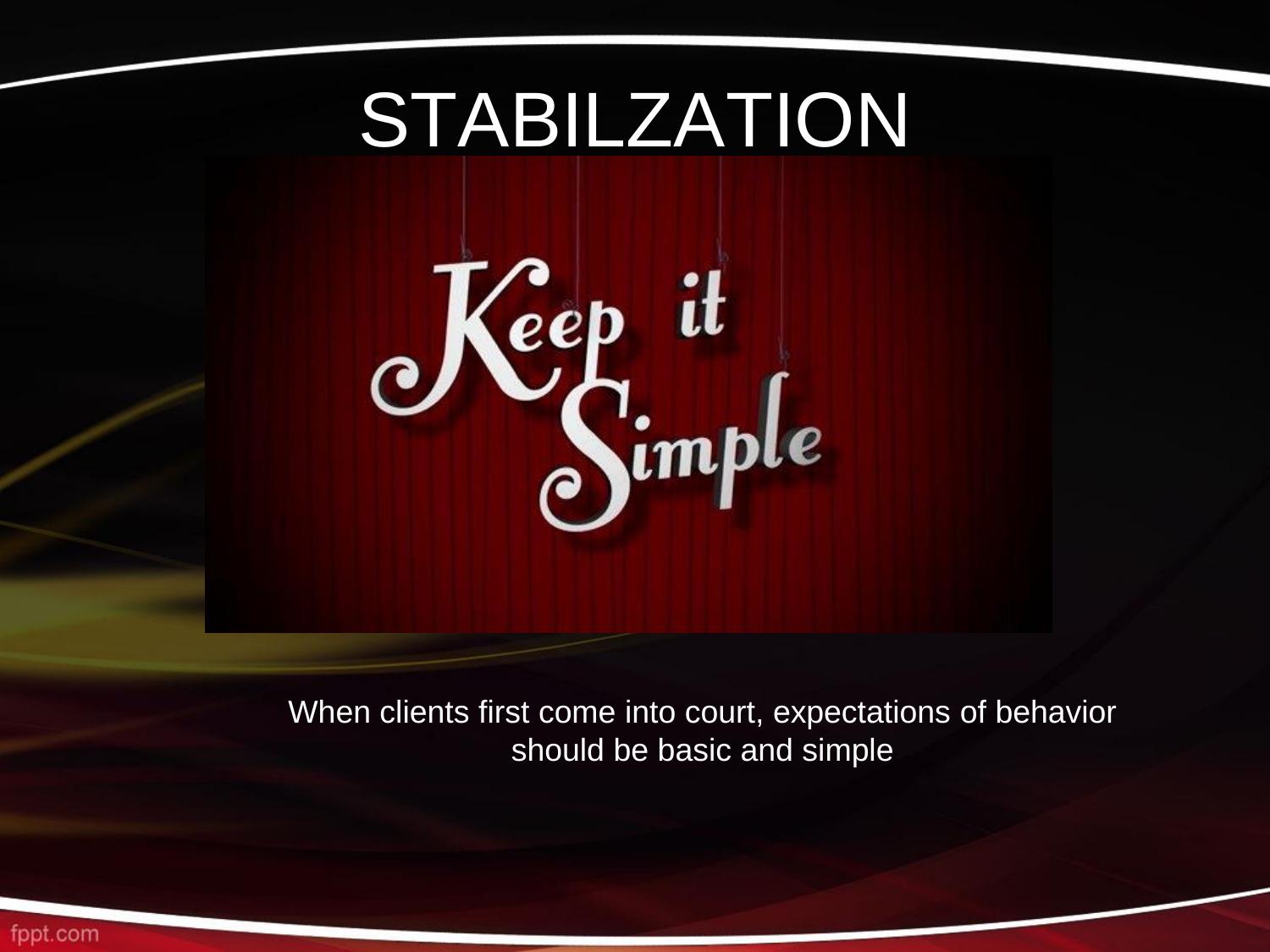# Proximal and Distal Goals

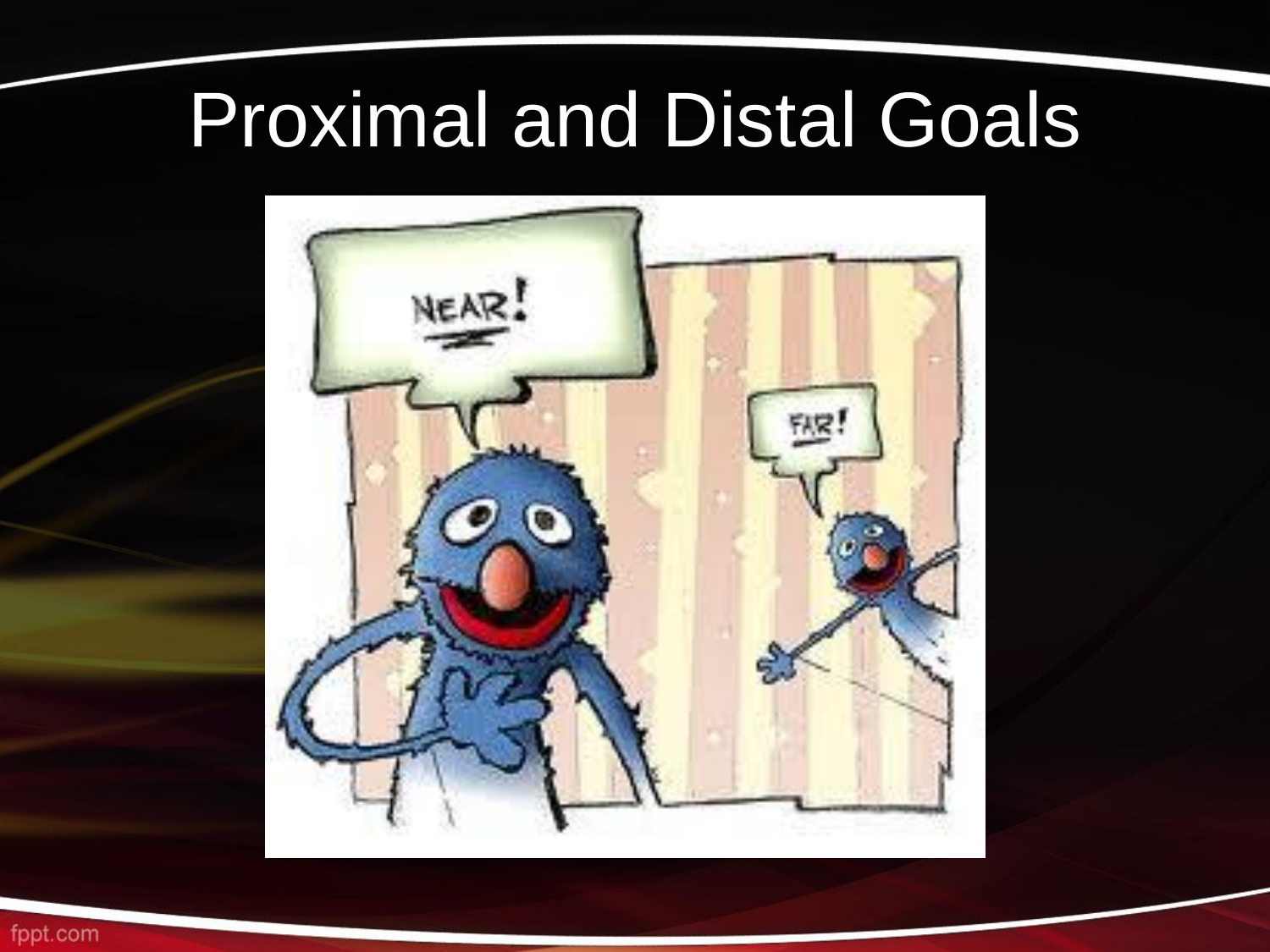# IF they can do it but **WONT**



# • Sanction should be **HIGHER**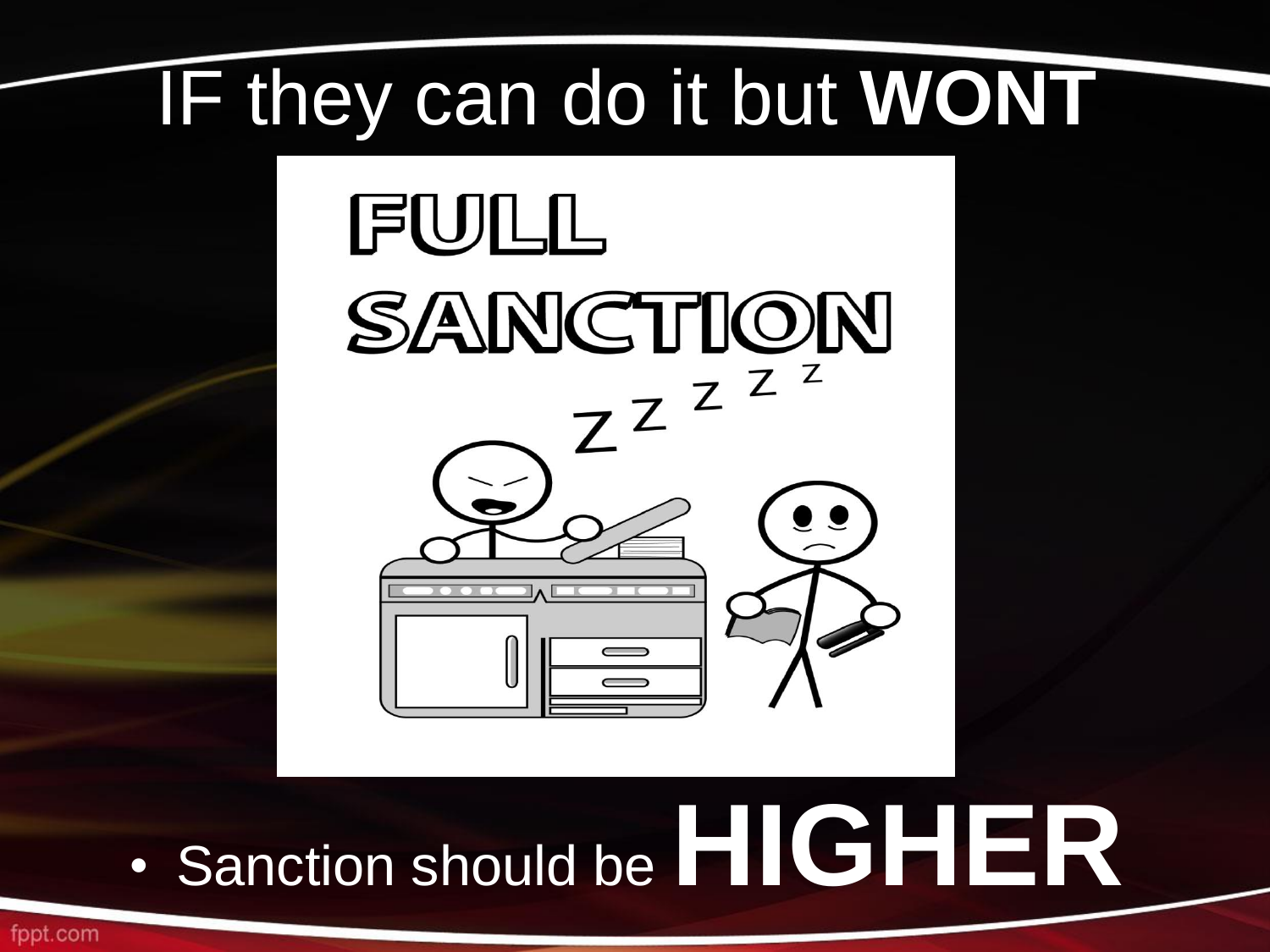### If they can do it and they do it



#### Reward should be smaller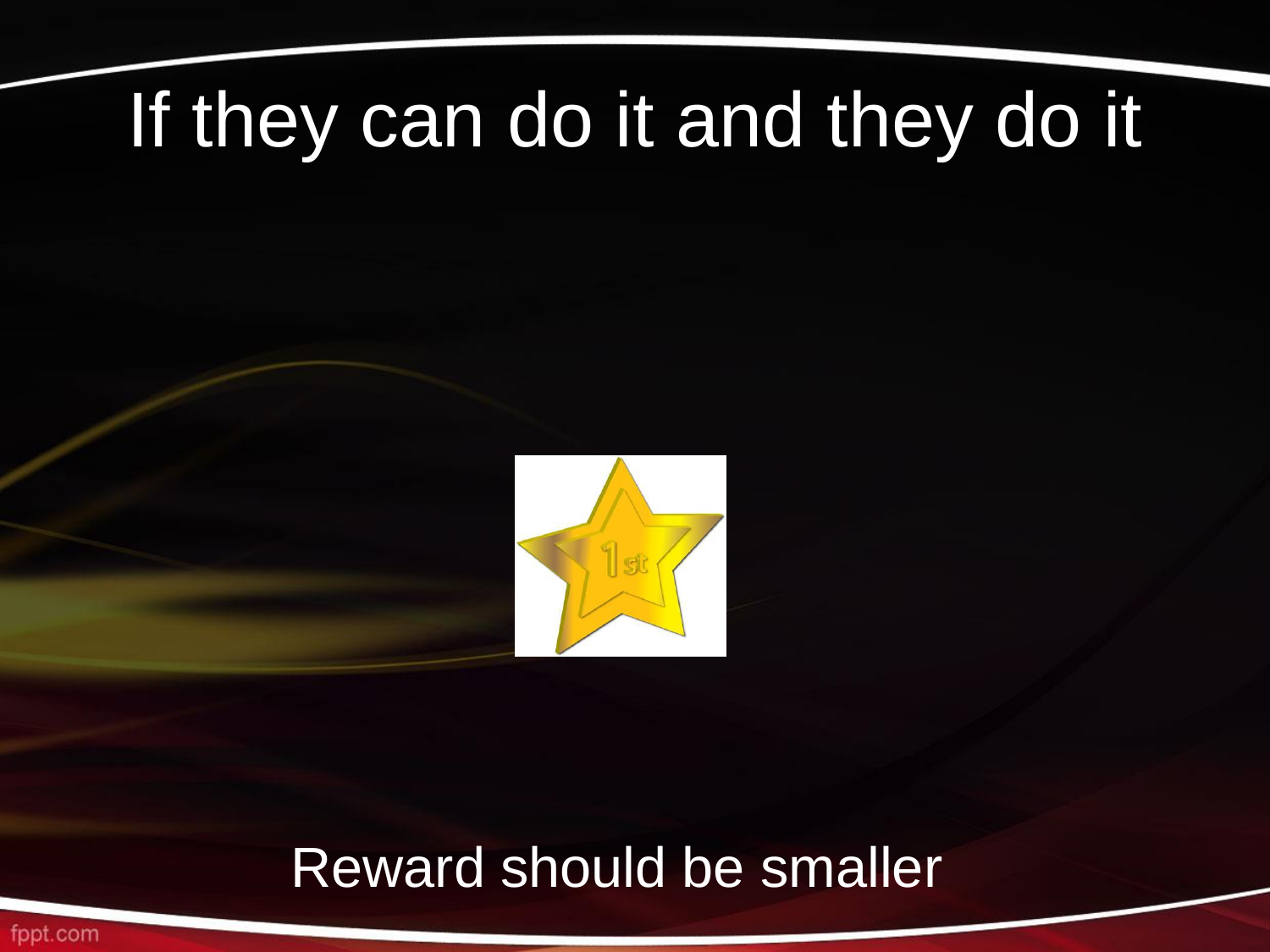### Distal Rewards are the opposite



#### Low Sanction and HIGH REWARD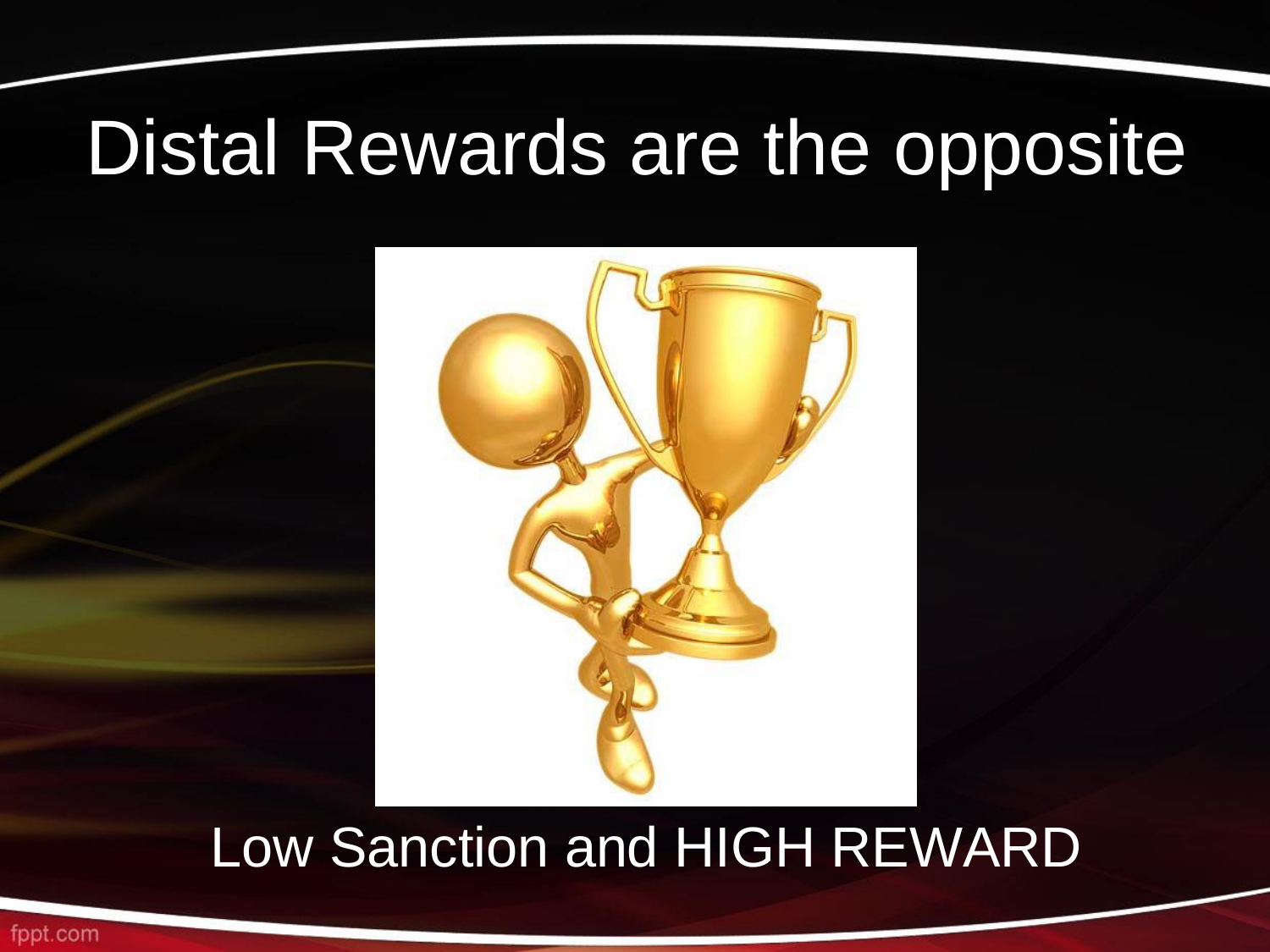### **Habituation**

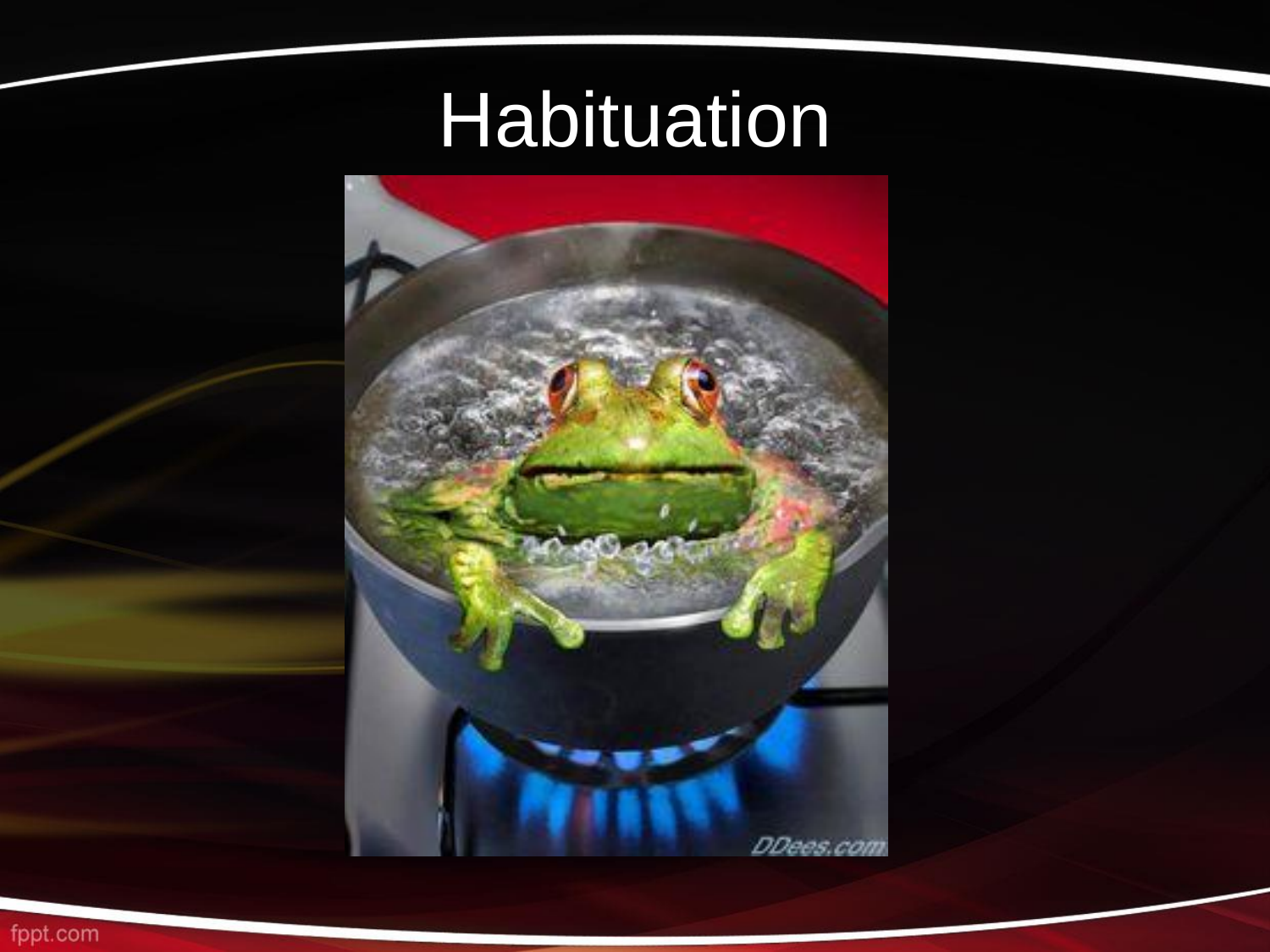# Ceiling Effect

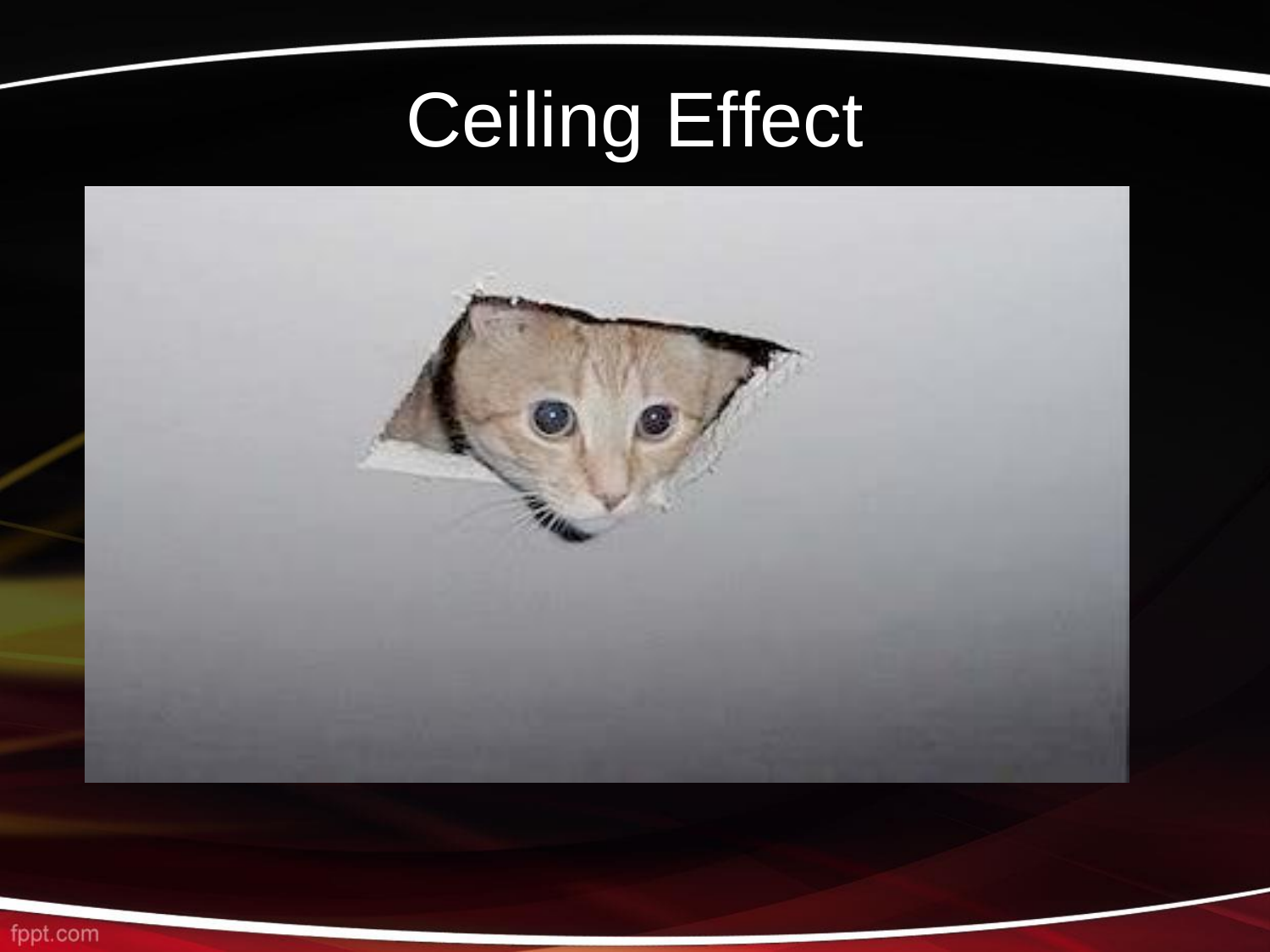## JUST RIGHT

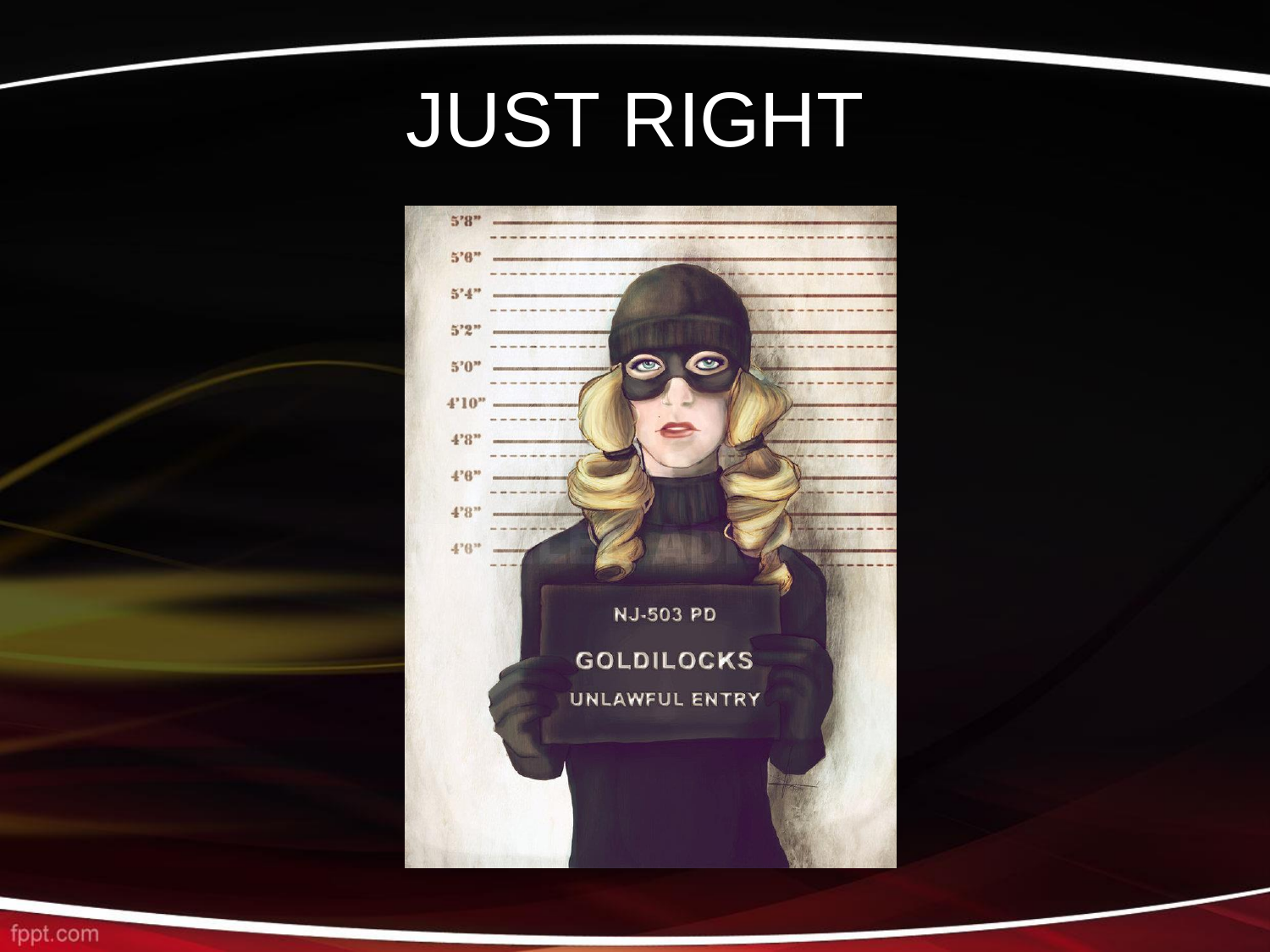### **Equivalent Consequences**

• Some Sanctions should be the same for the same behavior

• Should try to keep some individuality of program for different phases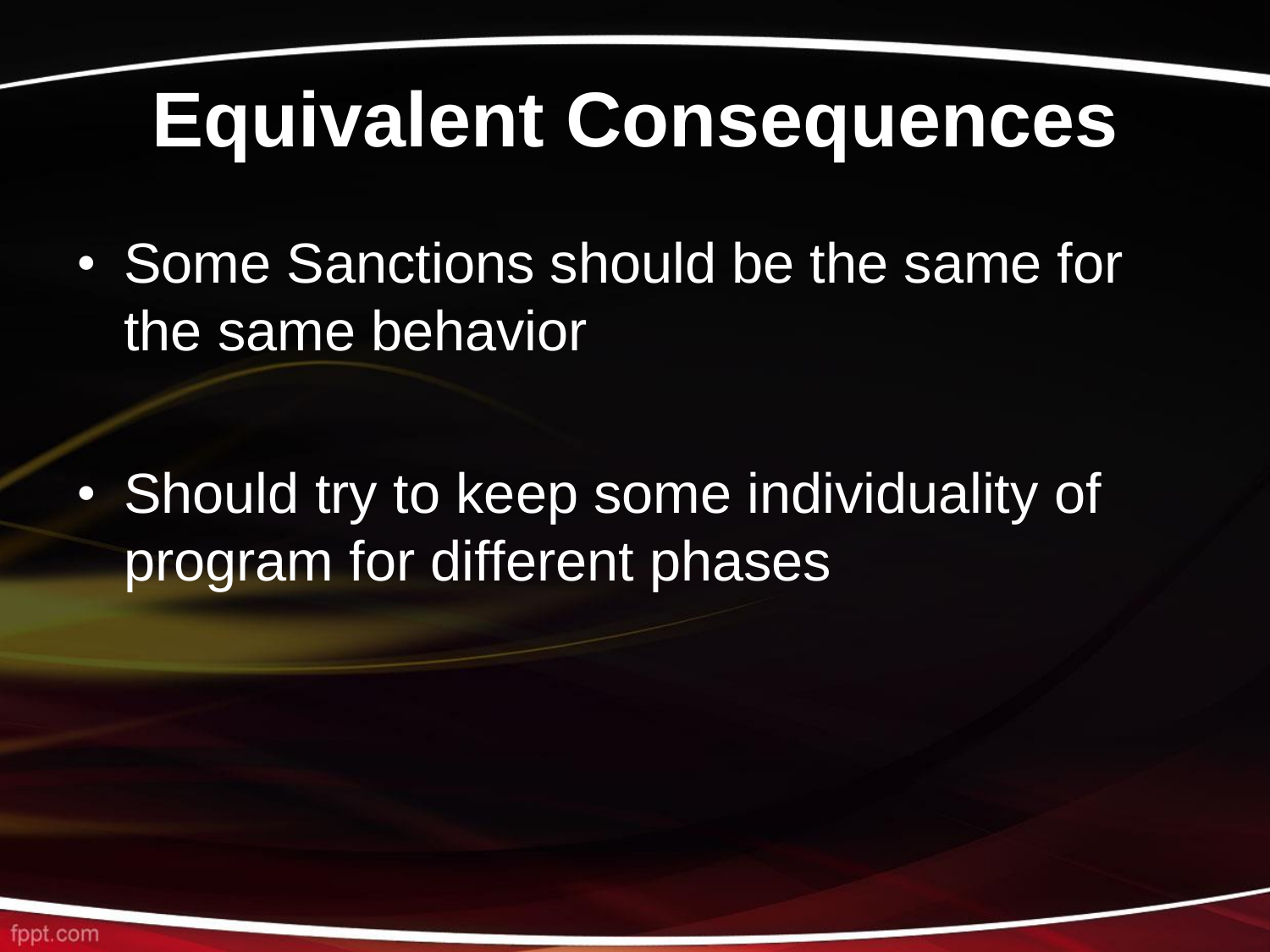### Quicker Sanctions Work Better

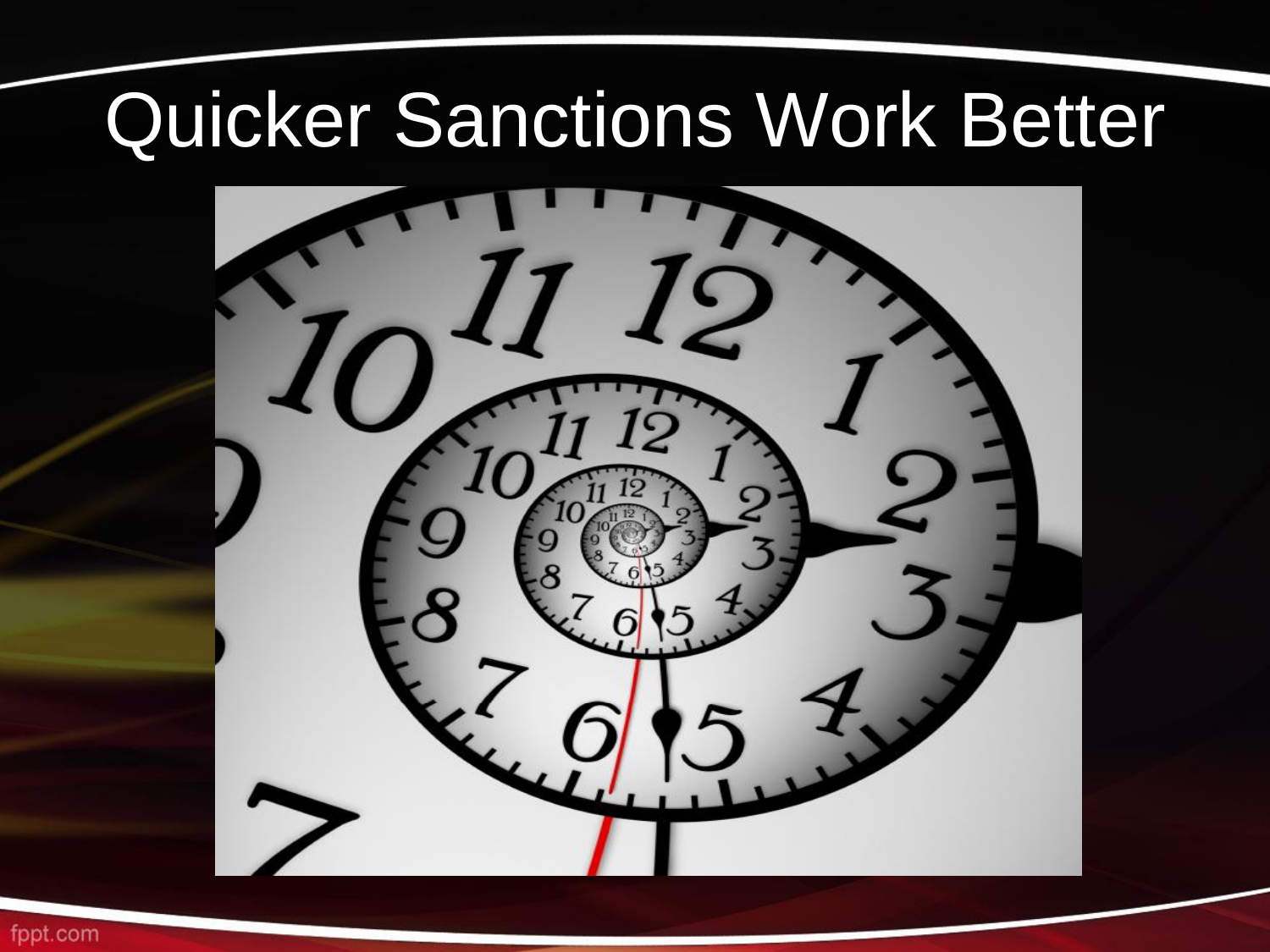# FIXED RATIO FOR REWARD

• Want a 1:1 Ratio for best results

• GOOD BEHAVIOR/REWARD not 10 good Behaviors and only one Reward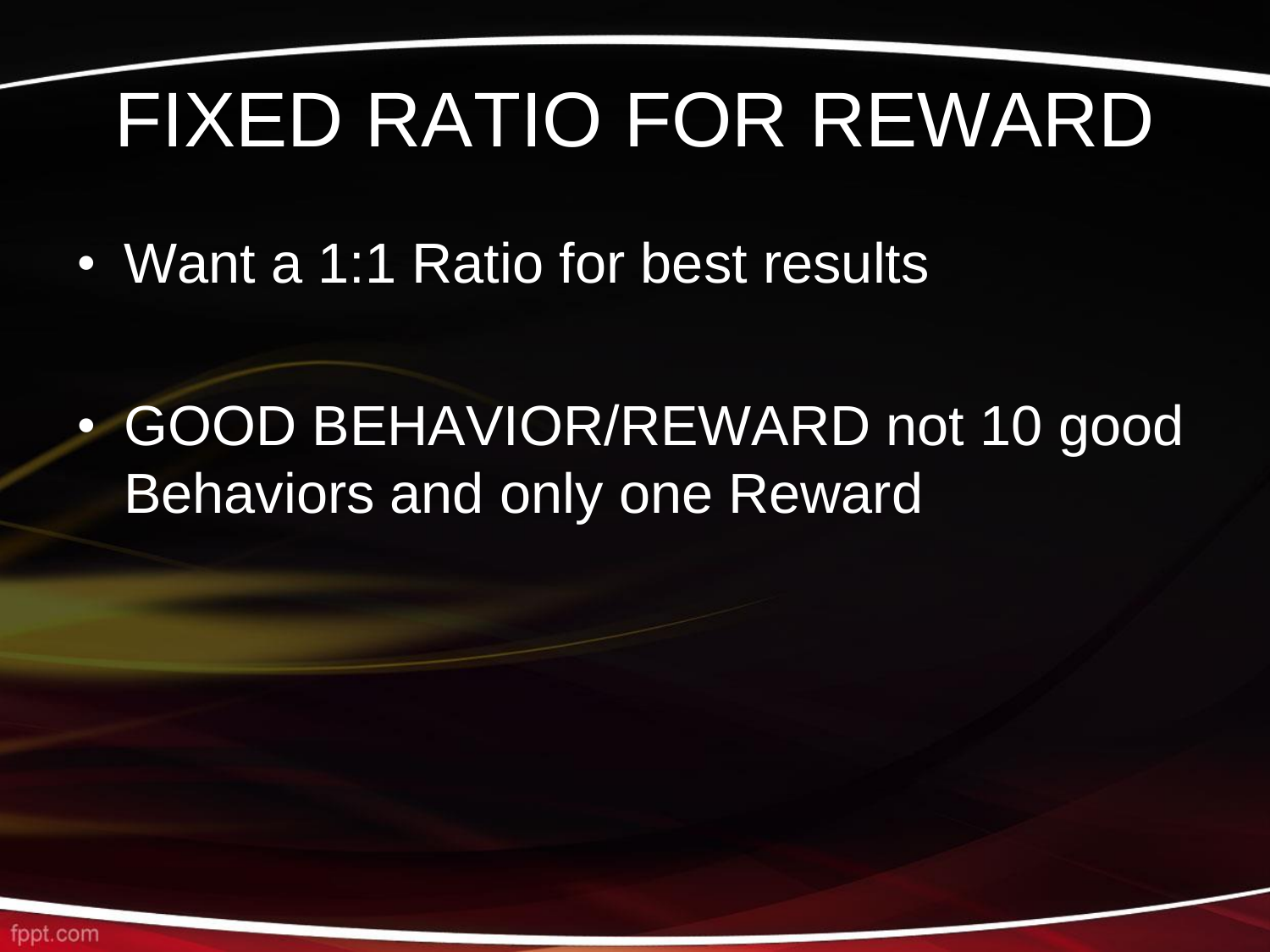# Drug Test are a Tool

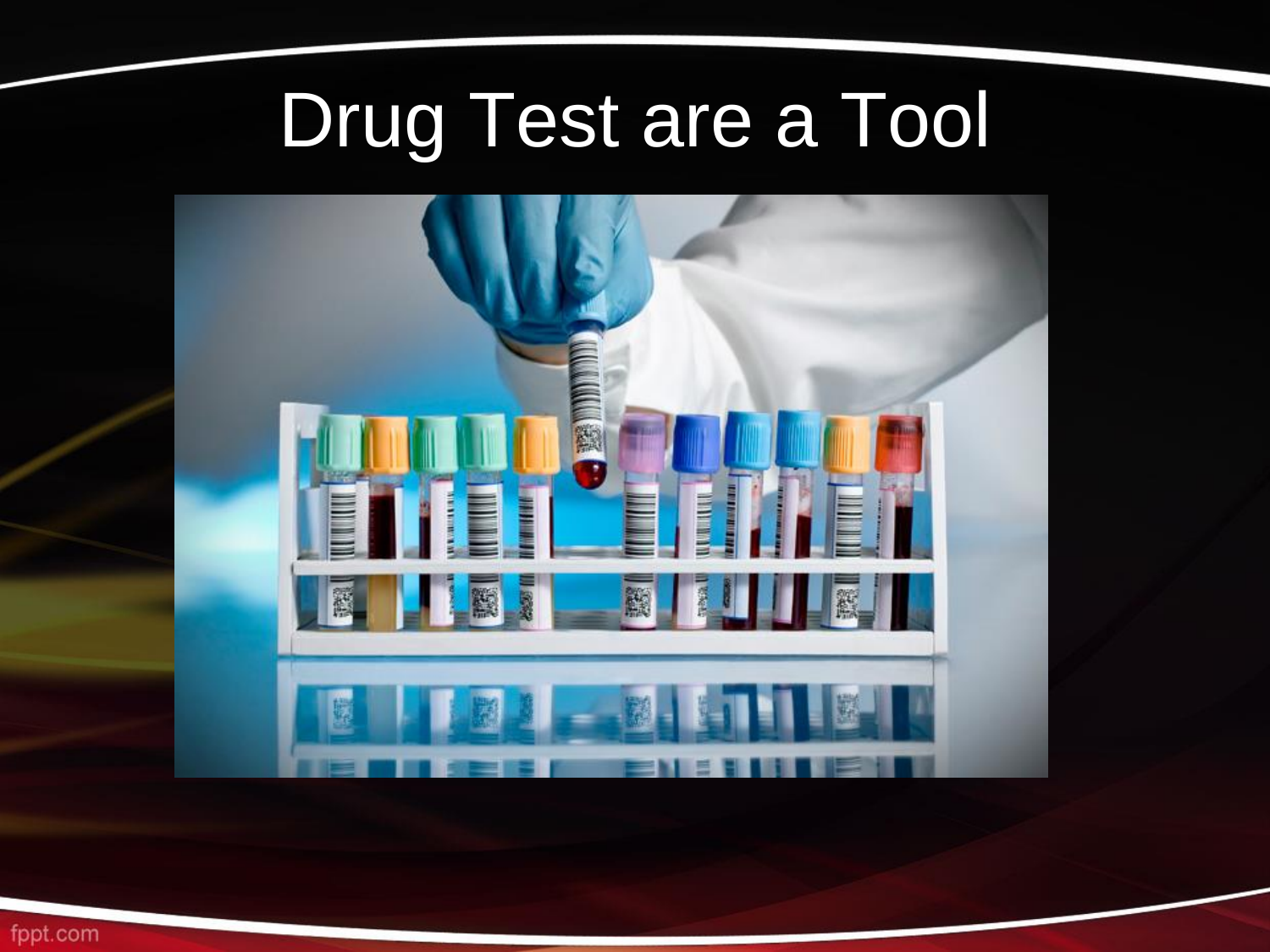### A Better Indicator is Structure

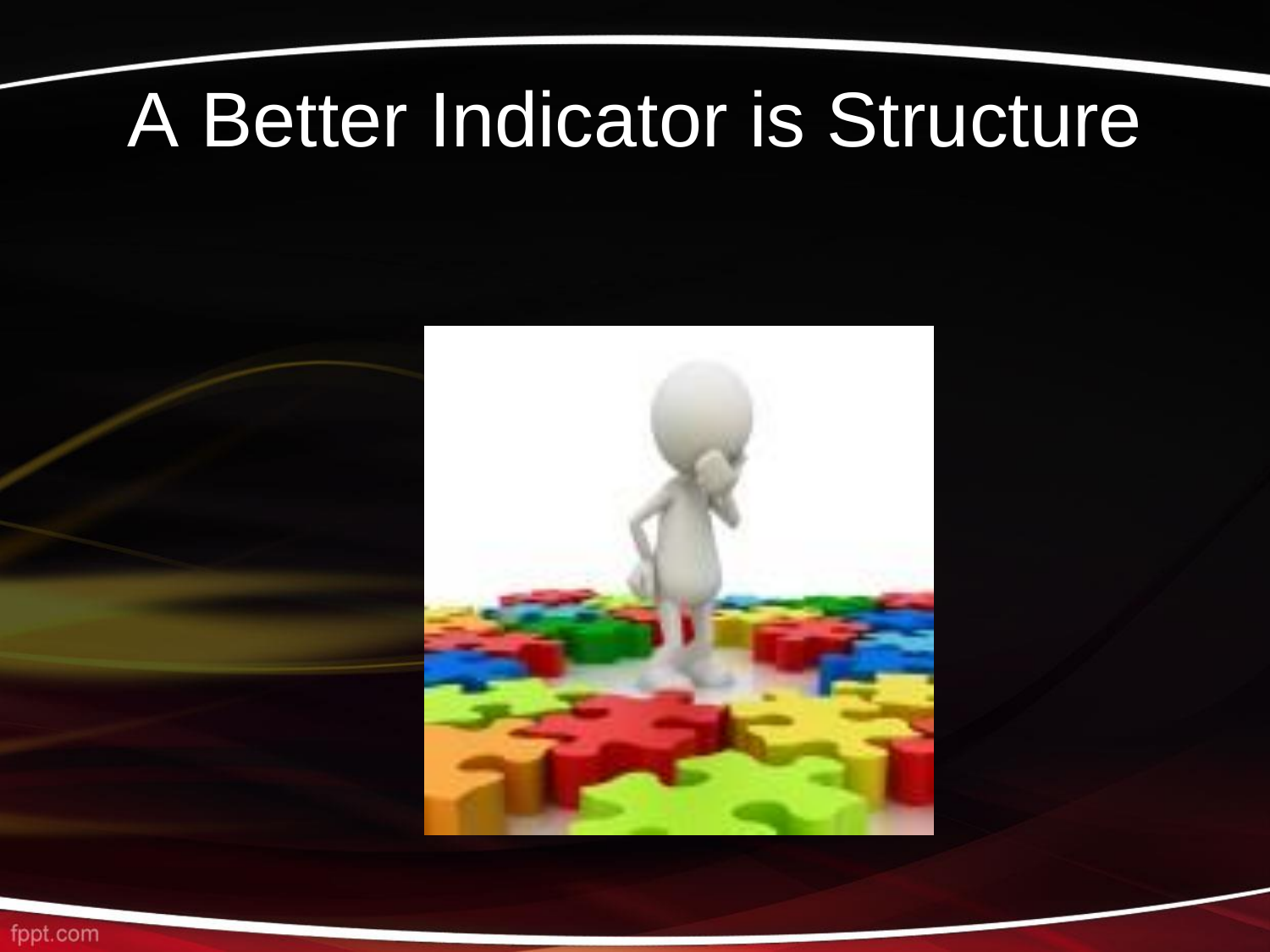### We Don't Have to Prove